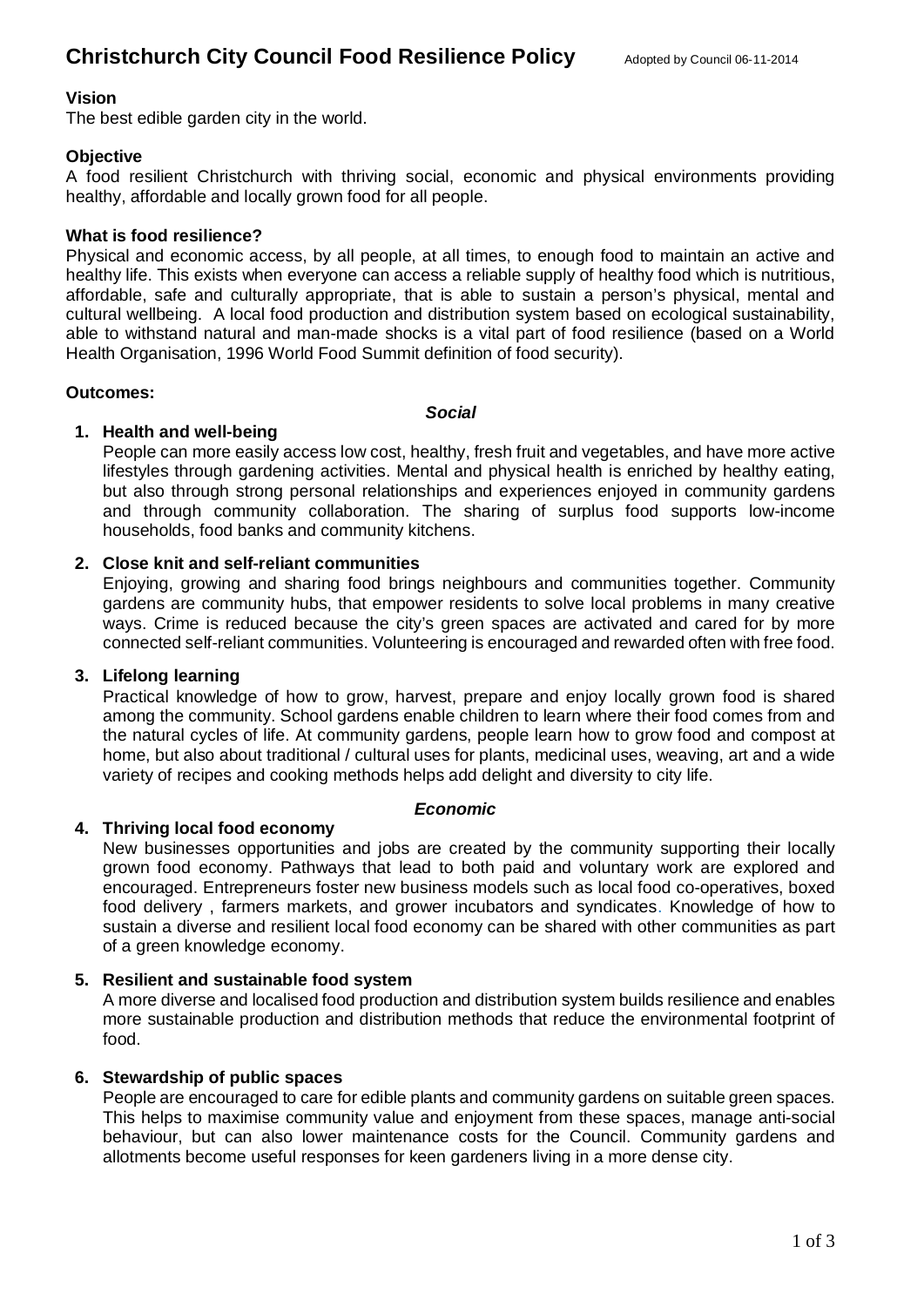## *Environmental*

# **7. Celebrating our garden city heritage**

Our natural and cultural garden city heritage is celebrated and physically demonstrated throughout the city. Weaving edible gardens into public and private spaces will offer a wider range of recreational opportunities and amenity, enriching the liveability and enjoyment of our city.

# **8. Growing a beautiful and bio-diverse garden city**

Edible gardens enrich city life supporting bees, birds, butterflies and biodiversity. In many cases seedlings can be grown by communities to complement existing native and exotic planting throughout the city. Productive gardens will become an essential part of the city's green infrastructure.

# **Priorities to achieve the vision**

The Council will:

- 1. Collaborate with the community to achieve the food resilience vision, objective and outcomes, for example by being a participant in the creation and implementation of a Food Resilience Action Plan for the city and by being an active member of the Food Resilience Network.
- 2. Identify and make available suitable Council land for food production, community gardens and related activities, and establish supportive frameworks that enable community use of these spaces.
- 3. Encourage the establishment of productive gardens on suitable land around the city that is not in Council ownership, for example homes, schools, church land, institutions and market gardens.
- 4. Protect locally productive soils surrounding the city from inappropriate development that undermines the lands productive capacity.
- 5. Commit to increasing the nutritional quality of food in Council facilities, events and food stalls on public land (for example ensure that low sugar, fat and salt options are provided).
- 6. Advocate on behalf of the community on issues that affect the city's food resilience, for example advocacy to central government about healthy food choices in schools.
- 7. Support initiatives that increase the availability, distribution and affordability of fresh, healthy food in our communities, for example farmers markets, green grocers, local food cooperatives and community kitchens.
- 8. Work with food producers, distributors, retailers, other agencies and the community to encourage the availability, affordability and uptake of healthy food in our community.
- 9. Support community education through community gardens and other local initiatives that increase knowledge of how to grow, harvest, prepare and consume healthy locally grown food to support edible gardens and a thriving local food economy.
- 10. Support competitions, awards or harvest festivals that celebrate our garden city identity, encourage edible gardens, community gardens, and educate the community about the benefits of our food resilient edible garden city.

# **Strategic alignment**

- **Natural Environment Recovery Programme**
- Open Space Strategy
- § Climate Smart Strategy
- § Sustainability Policy
- **Council Tree Policy**
- § Healthy Christchurch Charter
- § Share An Idea community engagement outcomes